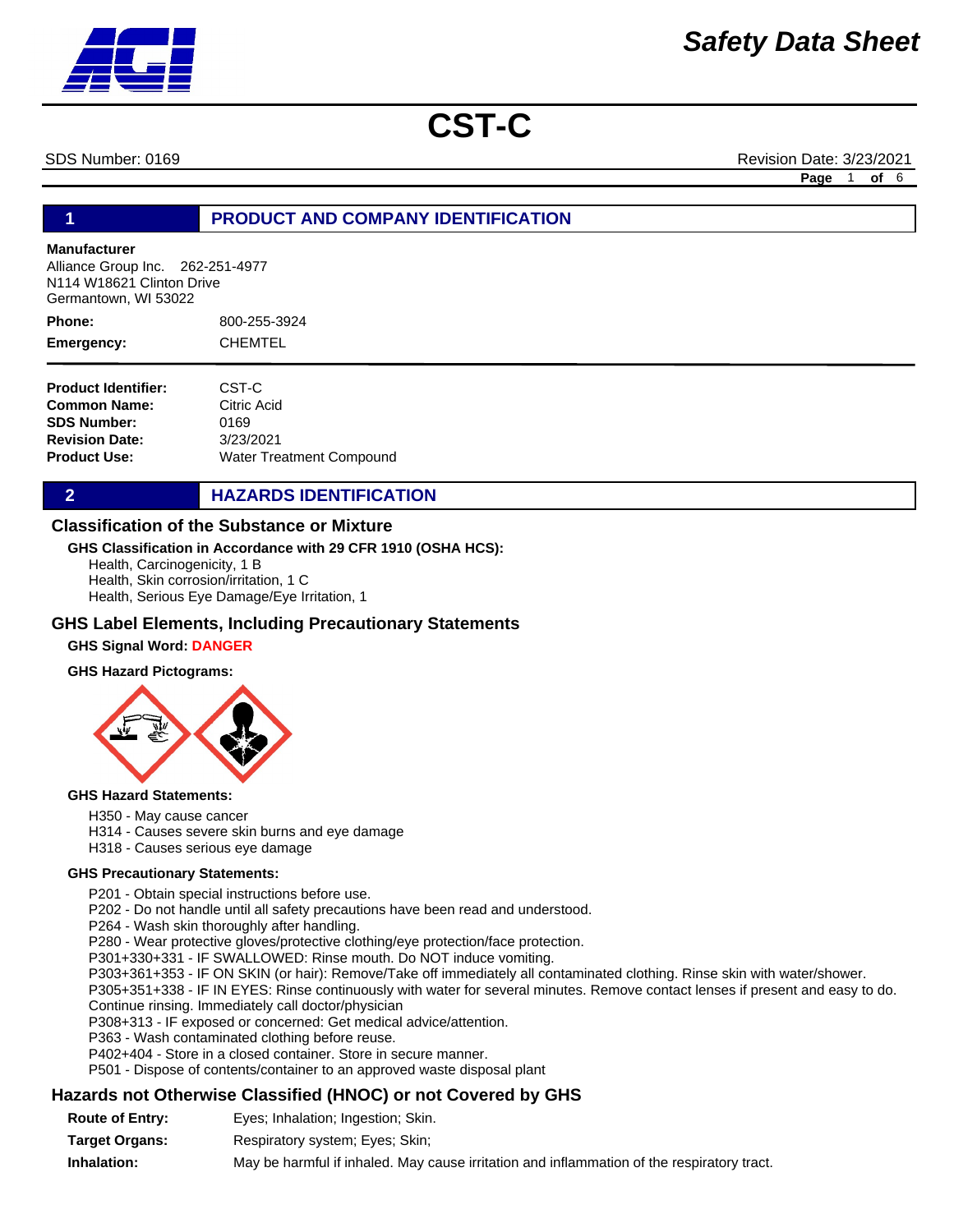

SDS Number: 0169 Revision Date: 3/23/2021

| <b>Skin Contact:</b> | of 6<br>Page<br>May cause irritation. Prolonged and repeated exposure may cause: drying, cracking, itching, redness, and<br>burning sensation. |  |
|----------------------|------------------------------------------------------------------------------------------------------------------------------------------------|--|
| <b>Eye Contact:</b>  | May cause eye burns. May cause permanent eye damage. Symptoms may include: redness, burning<br>sensation.                                      |  |
| Ingestion:           | May be harmful if swallowed. May irritate or burn: mucous membranes. May cause: vomiting. pain. burning<br>sensation.                          |  |

Health =  $2$ (Chronic), Fire = 0, Physical Hazard = 0 HMIS PPE: D - Face Shield and Eye Protection, Gloves, Apron **HMIS III:** 

| HMIS                   |   |   |
|------------------------|---|---|
| <b>HEALTH</b>          | ⋁ | 2 |
| <b>FLAMMABILITY</b>    |   |   |
| <b>PHYSICAL HAZARD</b> |   |   |
| PERSONAL PROTECTION    |   |   |

# **3 COMPOSITION/INFORMATION OF INGREDIENTS**

Substance/Mixture: Mixture

(contains corrosion inhibitor)

| CAS#                       | $\frac{1}{2}$            | Chemical Ingredients:<br>Chemical Name: |  |
|----------------------------|--------------------------|-----------------------------------------|--|
| $77 - 92 - 9$<br>7664-93-9 | 50%<br>$0.06 -$<br>0.12% | Citric Acid<br>Sulfuric acid            |  |

# **4 FIRST AID MEASURES**

| <b>Inhalation:</b>   | If symptoms develop, move victim to fresh air. Give oxygen or artificial respiration if needed. Consult a physician                                                                                                                          |
|----------------------|----------------------------------------------------------------------------------------------------------------------------------------------------------------------------------------------------------------------------------------------|
| <b>Skin Contact:</b> | Promptly wash skin with soap and water. Remove contaminated clothing. If symptoms persist, get immediate medical<br>attention. Do not reuse clothing and shoes until cleaned. Do not apply oils and ointments unless ordered by a physician. |
| <b>Eye Contact:</b>  | Immediately flush eyes with large amounts of water for at least 15 minutes, lifting eyelids occasionally to facilitate<br>irrigation. Get immediate medical attention.                                                                       |
| .                    |                                                                                                                                                                                                                                              |

**Ingestion:** Do NOT induce vomiting. If fully conscious, drink a quart of water and rinse mouth with water. Never induce vomiting or give anything by mouth to an unconscious victim. For spontaneous vomiting, keep head below hips. Consult a physician.

Protection of First Aid Personnel:

No action shall be taken involving any personal risk or without suitable training. It may be dangerous to the person providing aid to give mouth-to-mouth resuscitation. Wash contaminated clothing thoroughly with water before removing it, or wear gloves. If it is supected that dust, vapor,or gas are still present, the rescuer should wear an appropriate mask or self-contained breathing apparatus.

# **5 FIRE FIGHTING MEASURES**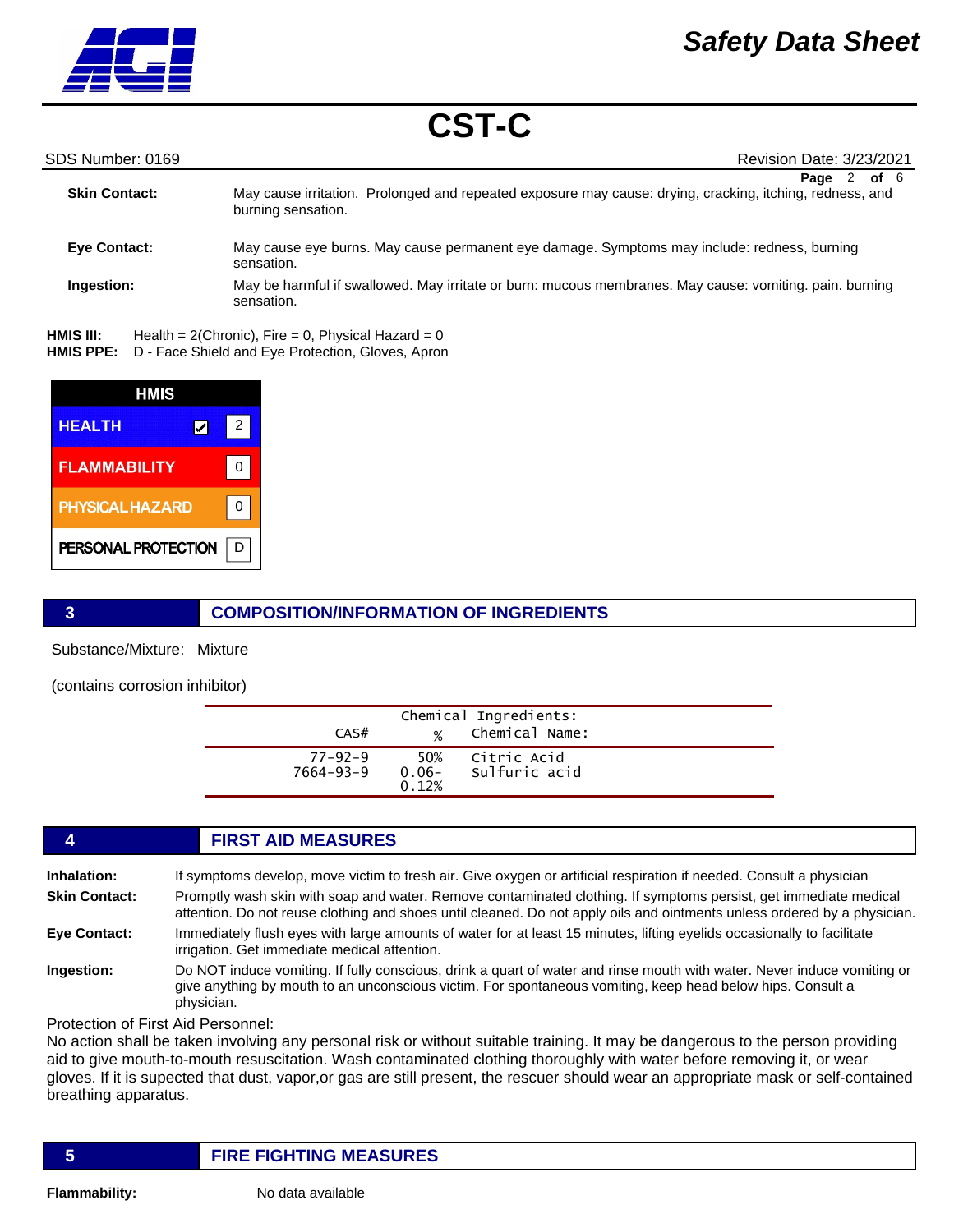

SDS Number: 0169 Revision Date: 3/23/2021 **Page** 3 **of** 6

| <b>Flash Point:</b>        | No data available  |
|----------------------------|--------------------|
| <b>Flash Point Method:</b> | No data available  |
| <b>Burning Rate:</b>       | No data available  |
| <b>Autoignition Temp:</b>  | No data available. |
| LEL:                       | No data available  |
| UEL:                       | No data available  |
|                            |                    |

Fire Fighting Methods

Evacuate area of unprotected personal. Wear protective clothing including NIOSH Approved self- contained breathing apparatus. Remain upwind of fire to avoid hazardous vapors and decomposition products. Use water spray to cool fire exposed containers and disperse vapors.

# **Unusual Fire or Explosion Hazards:**

No data available

# *Extinguishing Media*

**Suitable:** Use extingushing measures that are appropriate to local circumstances and the surrounding environment.

**Unsuitable fire extinguisher:** No data available

# **6 ACCIDENTAL RELEASE MEASURES**

#### **Personal Precautions**

Evacuate area. Use personal protective equipment. Avoid breathing vapors, mist or gas. Ensure adequate ventilation.

# **Environmental Precautions**

Prevent further leakage or spillage if safe to do so. Do not let products enter drains. Discharge into the environment must be avoided.

#### **Spill**

Contain the discharged solution; Soak up with inert absorbent material and dispose of as hazardous waste. Keep in suitable, closed containers for disposal.

| 7                                        | <b>HANDLING AND STORAGE</b>                                                                                                                                                                                                                                                                                                                 |  |
|------------------------------------------|---------------------------------------------------------------------------------------------------------------------------------------------------------------------------------------------------------------------------------------------------------------------------------------------------------------------------------------------|--|
| <b>Handling Precautions:</b>             | Avoid contact with eyes, skin, or clothing. Avoid breathing vapors or mist. Wash thoroughly after<br>handling. Do not puncture or drop containers.                                                                                                                                                                                          |  |
| <b>Storage Requirements:</b>             | Store in cool/dry area. Keep away from incompatible materials. Keep container tightly closed. Do not<br>store in unlabeled or mislabeled containers. Do not freeze.                                                                                                                                                                         |  |
| 8                                        | <b>EXPOSURE CONTROLS/PERSONAL PROTECTION</b>                                                                                                                                                                                                                                                                                                |  |
| <b>Engineering Controls:</b>             | Provide local exhaust ventilation. Maintain adequate ventilation. Avoid creating dust or mist.                                                                                                                                                                                                                                              |  |
| <b>Personal Protective</b><br>Equipment: | Hygiene Measures<br>Handle in accordance with good industrial hygiene and safety practice. Wash hands before breaks and<br>at the end of workday.                                                                                                                                                                                           |  |
|                                          | Respiratory<br>Where risk assessment shows air-purifying respirators are appropriate use a full-face respirator with<br>multi-purpose combination (US) or type ABEK (EN 14387) respirator cartridges as a backup to<br>engineering controls. If the respirator is the sole means of protection, use a full-face supplied air<br>respirator. |  |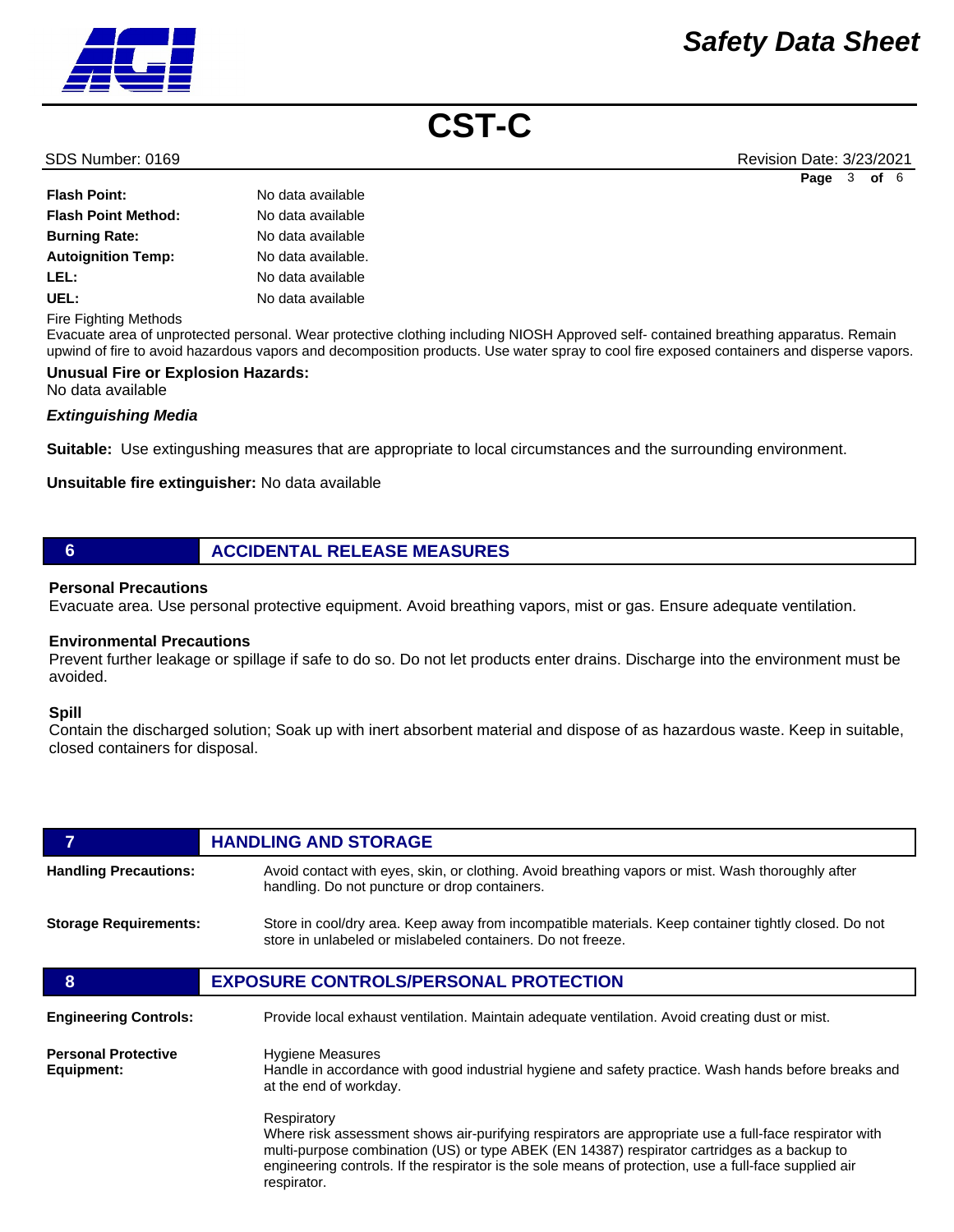SDS Number: 0169 Revision Date: 3/23/2021

**Page** 4 **of** 6

Eyes and Face

Wear chemical safety goggles while handling this product. Wear additional eye protection such as a face shield when the possibility exists for eye contact with splashing or spraying liquid or airborne material.

Skin Prevent contact with this product. Wear gloves and protective clothing depending on conditions of use. Protective gloves: gauntlet-type, neoprene, nitrile.

| <b>Component</b>     | <b>OSHA PEL</b>   | <b>ACGIH TWA/ TLV</b>         |
|----------------------|-------------------|-------------------------------|
| <b>Citric Acid</b>   | No data available | No data available             |
| <b>Sulfuric Acid</b> | 1 mg/m $3$        | 0.2 mg/m3 (thoracic fraction) |

# **9 PHYSICAL AND CHEMICAL PROPERTIES**

| Clear; Amber.      |                              |                    |
|--------------------|------------------------------|--------------------|
| Liquid             | Odor:                        | Mild odor.         |
| No data available. | <b>Molecular Formula:</b>    | No data available  |
| No data available  | Solubility:                  | Complete           |
| $1.23 - 1.25$      | <b>Softening Point:</b>      | No data available  |
| No data available. | <b>Percent Volatile:</b>     | No Data Available  |
| No data available  | <b>Heat Value:</b>           | No data available  |
| 219 F              | <b>Freezing/Melting Pt.:</b> | $5^{\circ}$ F      |
| No data available. | <b>Flash Point:</b>          | No data available. |
| No data available  | Octanol:                     | No data available  |
| No data available  | <b>Vapor Density:</b>        | No data available  |
| 2.0                | VOC:                         | None               |
| $<$ 1              | <b>Bulk Density:</b>         | No data available  |
| No data available  | <b>Auto-Ignition Temp:</b>   | No data available. |
| No data available. | UFL/LFL:                     | No data available  |
|                    |                              |                    |

Lower Explosion Limits: No data available. Upper Explosion Limits: No data available.

#### **10 STABILITY AND REACTIVITY Reactivity:** No data available **Chemical Stability: Conditions to Avoid: Materials to Avoid: Hazardous Decomposition: Hazardous Polymerization:** Product is stable under normal conditions. Heat, moisture, and incompatible materials Potassium tartrate, alkali and alaine earth, carbonates, bicarbonates, acetates, sulfides, metal nitrates, and strong oxidizers May liberate carbon monoxide or carbon dioxide. Will not occur under normal conditions.

# **11 TOXICOLOGICAL INFORMATION**

# **Toxicity Data:**

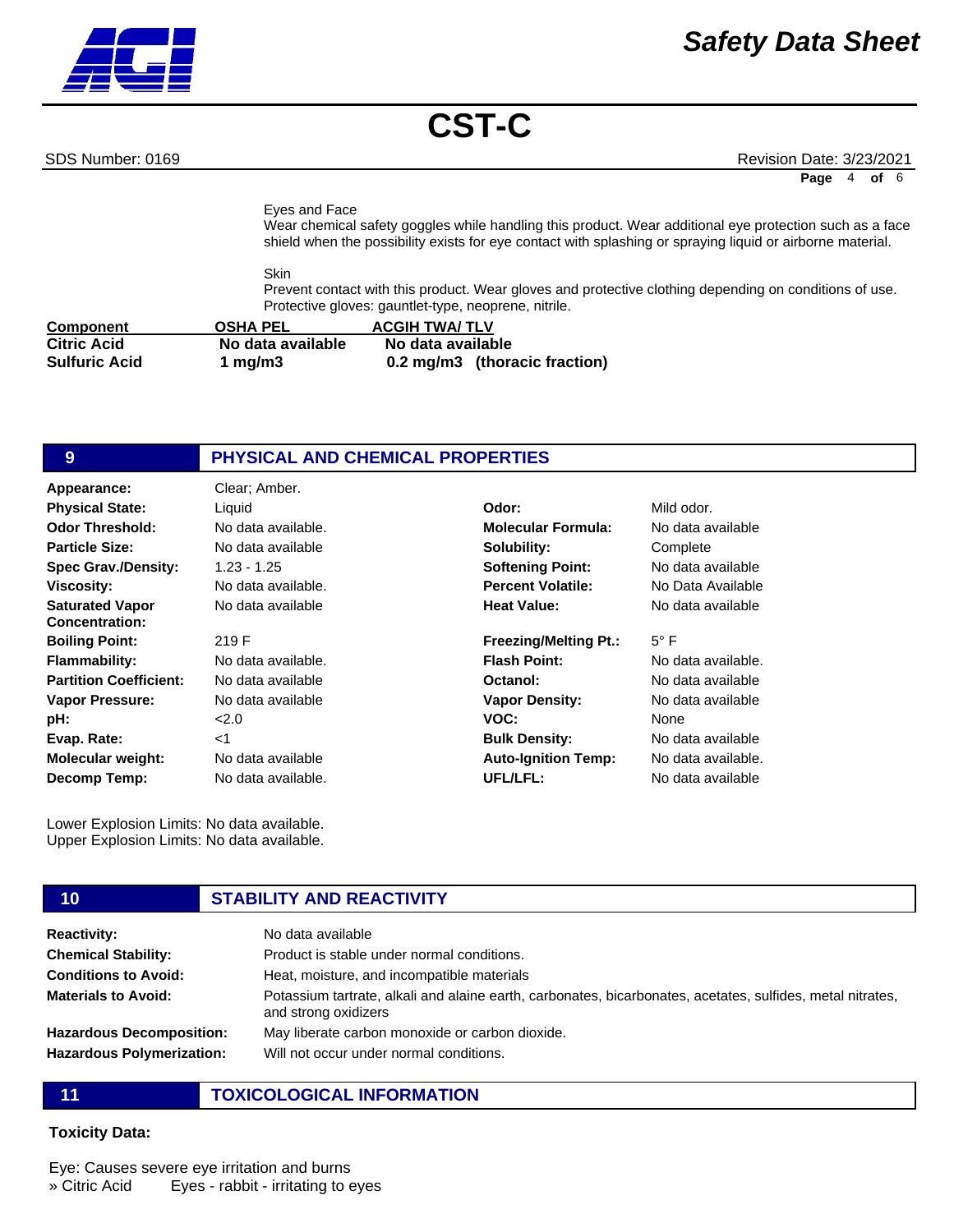SDS Number: 0169 Revision Date: 3/23/2021 **Page** 5 **of** 6

» Sulfuric Acid Eyes - Rabbit - severe eye irritation

Dermal: Causes irritation and burns. Prolonged and repeated exposure to dilute solutions may cause irritation, redness, pain and drying and cracking of the skin.

- » Citric Acid Skin rabbit mild skin irritation
- » Sulfuric Acid Skin- rabbit extremely corrosive and destructive to tissue Skin - human - mild skin irritation

Inhalation: May be harmful if inhaled. Causes respiratory tract irritation.

Oral: May be harmful if swallowed.

| Component     | Oral LD50       | <b>Dermal LD50</b> | <b>Inhalation LC50</b> |
|---------------|-----------------|--------------------|------------------------|
| Citric Acid   | Rat: 5400 mg/kg | Rat: >2000mg/kg    | No data available      |
| Sulfuric Acid | Rat: 2140 mg/kg | No data available  | Rat: 510 mg/m3 -2H     |

#### **Acute Toxicity Estimate (ATE):**

Inhalation Vapor: No data available

Chronic Effects: No data available Carcinogenicity: IARC: 1 - Group 2: Carcinogenic to humans (Sulfuric Acid) NTP: Known to be human carcinogen (Sulfuric Acid) Mutagenicity: No data available Teratogenicity: No data available Fertility Effects: No data available

# **12 ECOLOGICAL INFORMATION**

Biodegradability:

» Biological Oxygen Demand (BOD): 40%, 5 days and 60%, 10-20 days.

» Citric Acid biodegrades quite rapidly

Toxicity to fish

» LC50, mortality- Leuciscus idus melanotus - 440 mg/l - 48 h.

Toxicity to aquatic invertebrates

» Static test - Daphnia magna (Water flea) - 1,535 mg/l - 24 h.

Persistence and degradability: no data available Bioaccumulative potential: no data available Mobility in soil: no data available Other adverse effects: no data available

# **13 DISPOSAL CONSIDERATIONS**

Dispose of in accordance with local, state, and federal regulations. Since emptied containers retain product residue, follow label warnings even after container is emptied.

RCRA Code = D002

The RCRA waste code should be assigned in discussion between the user, the producer, and the waste disposal company.

**14 TRANSPORT INFORMATION**

Not DOT regulated as a hazardous product.